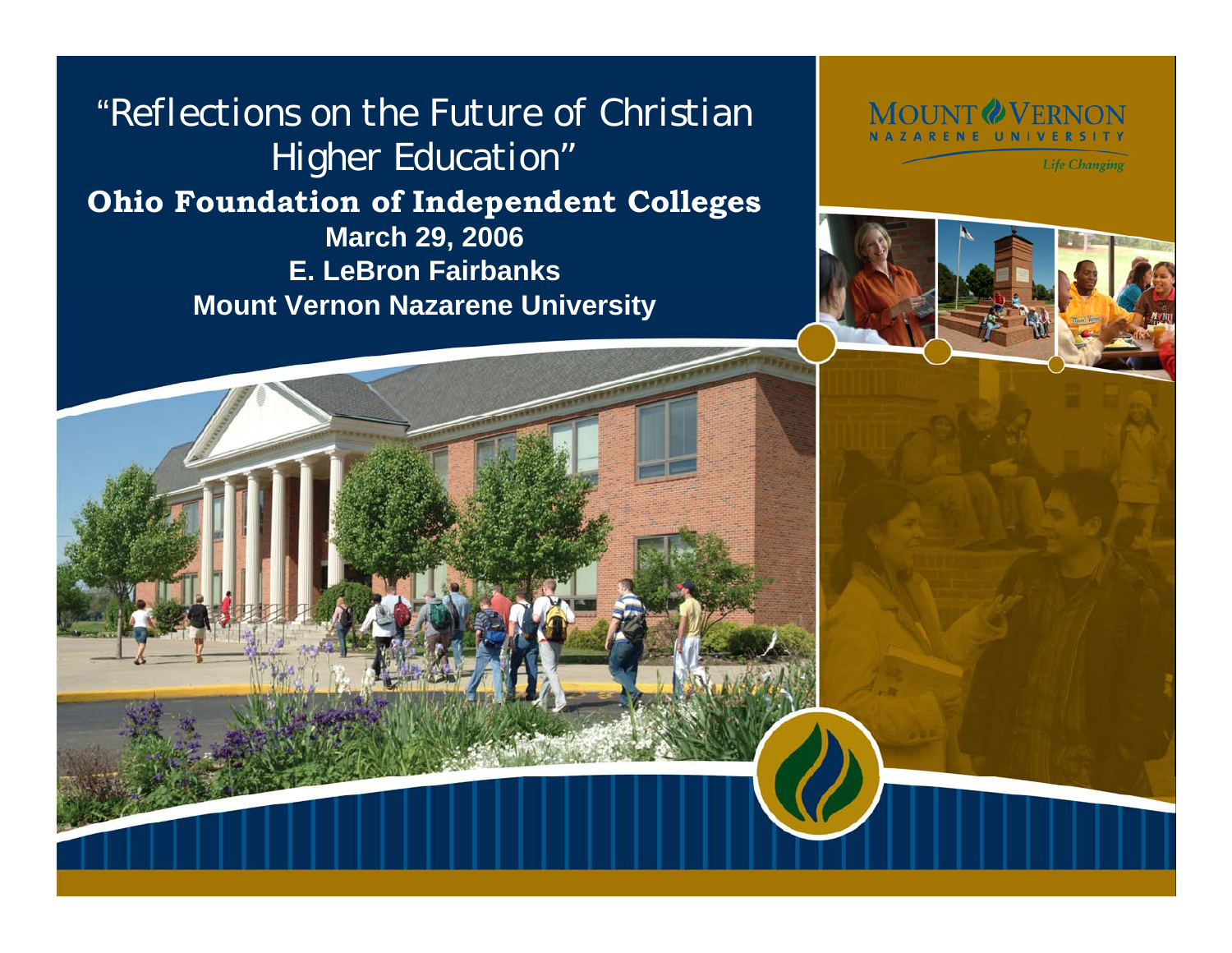# I believe Christian Higher Education institutions are faced with a door that leads to both opportunities and obstacles.

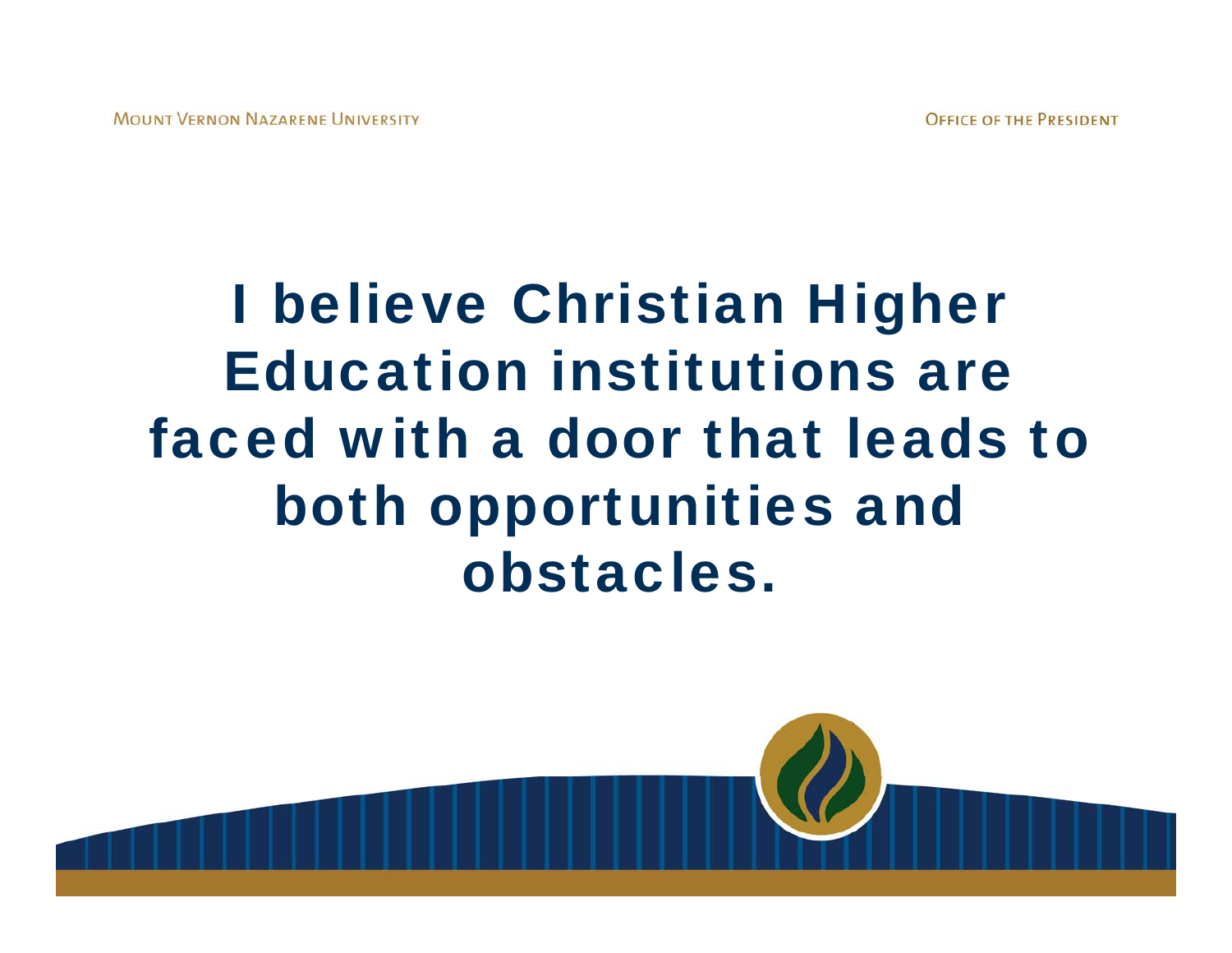# **The door of opportunity exists for those institutions which clearly know who they are and passionately protect and project their identity.**

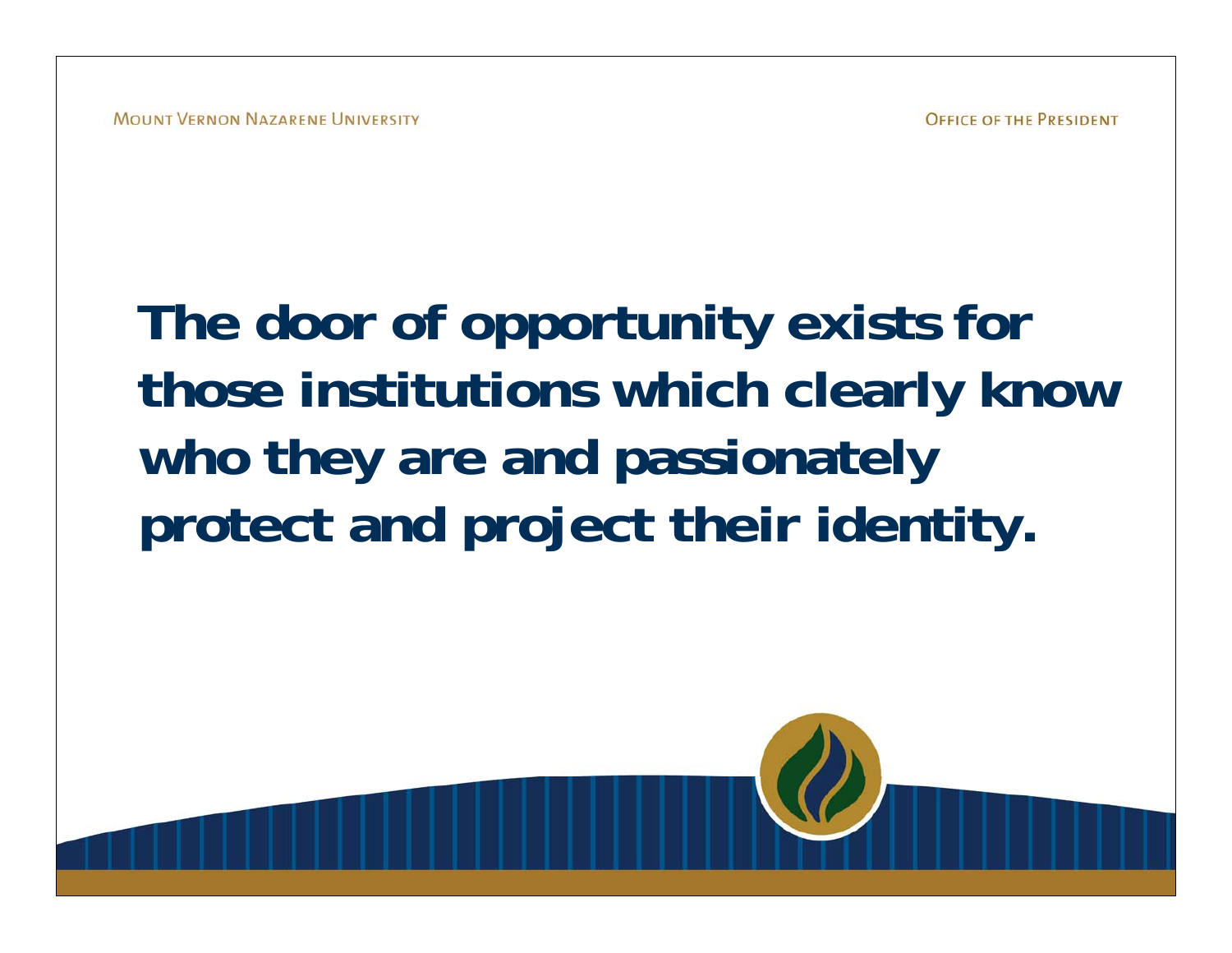## **While my desire is to be the bearer of good news, I must hasten to say that behind this same door of opportunity, there will be obstacles.**

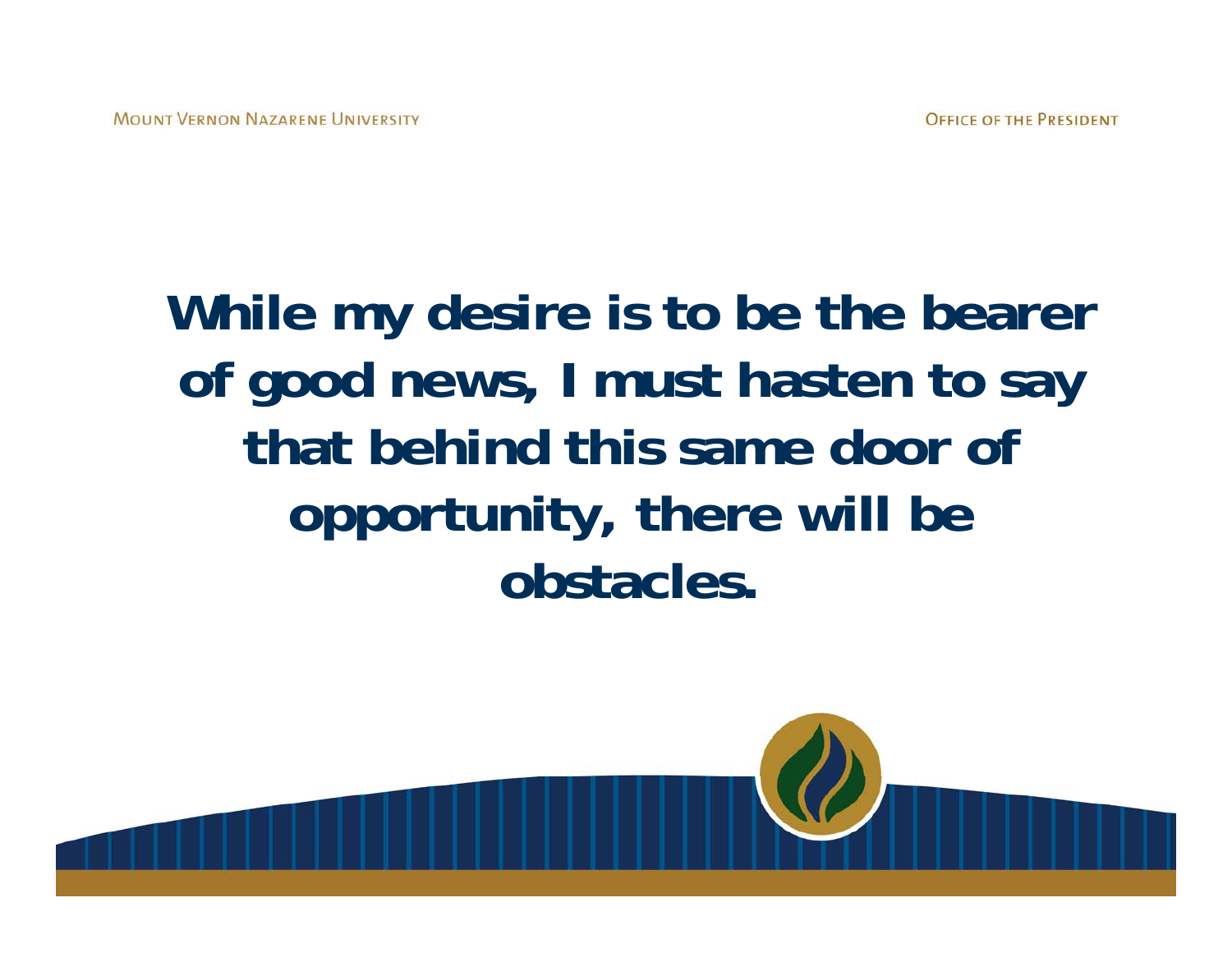**I predict that the more we clearly articulate our identity and clarify the vision for institutions we serve, the opposition will intensify from external sources in an attempt to neutralize or even eliminate the very characteristics that make us distinctive.**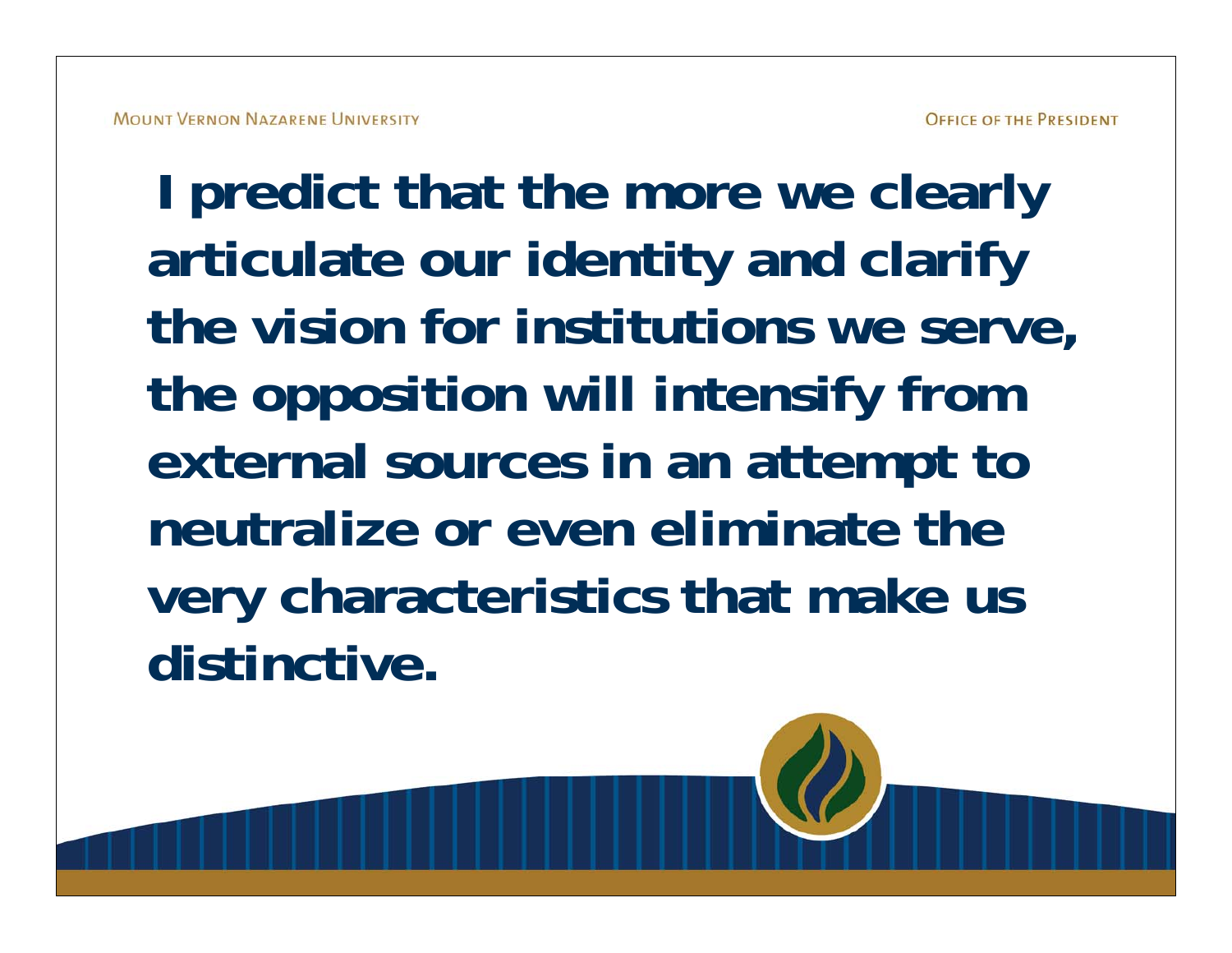## **I envision increased, persistent and intense threats to the religious freedom of Christian colleges and universities.**

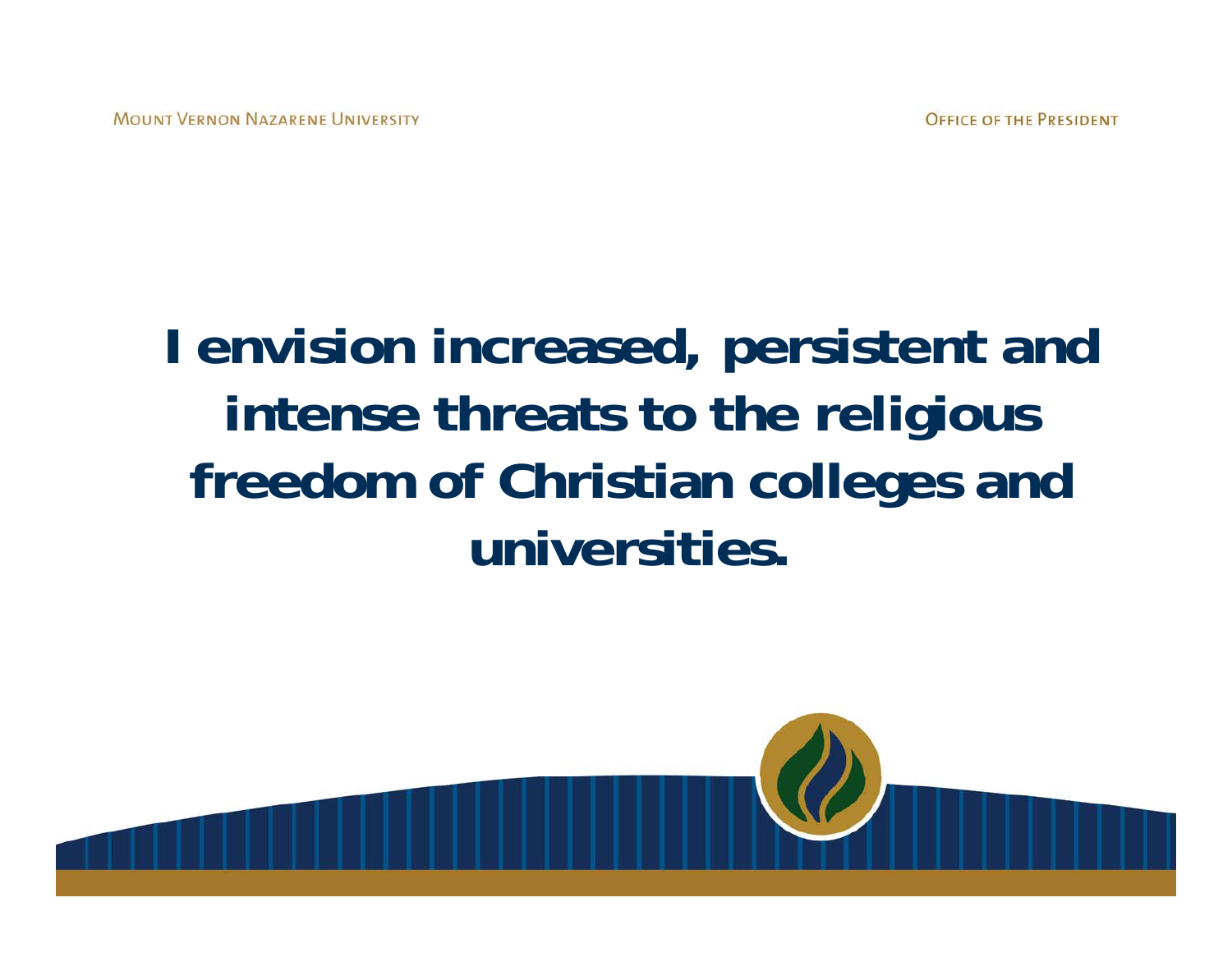# **The Civil Rights Act of 1967, Section 703, generally prohibits the discrimination in employment, but exempts religious organizations from the prohibition.**

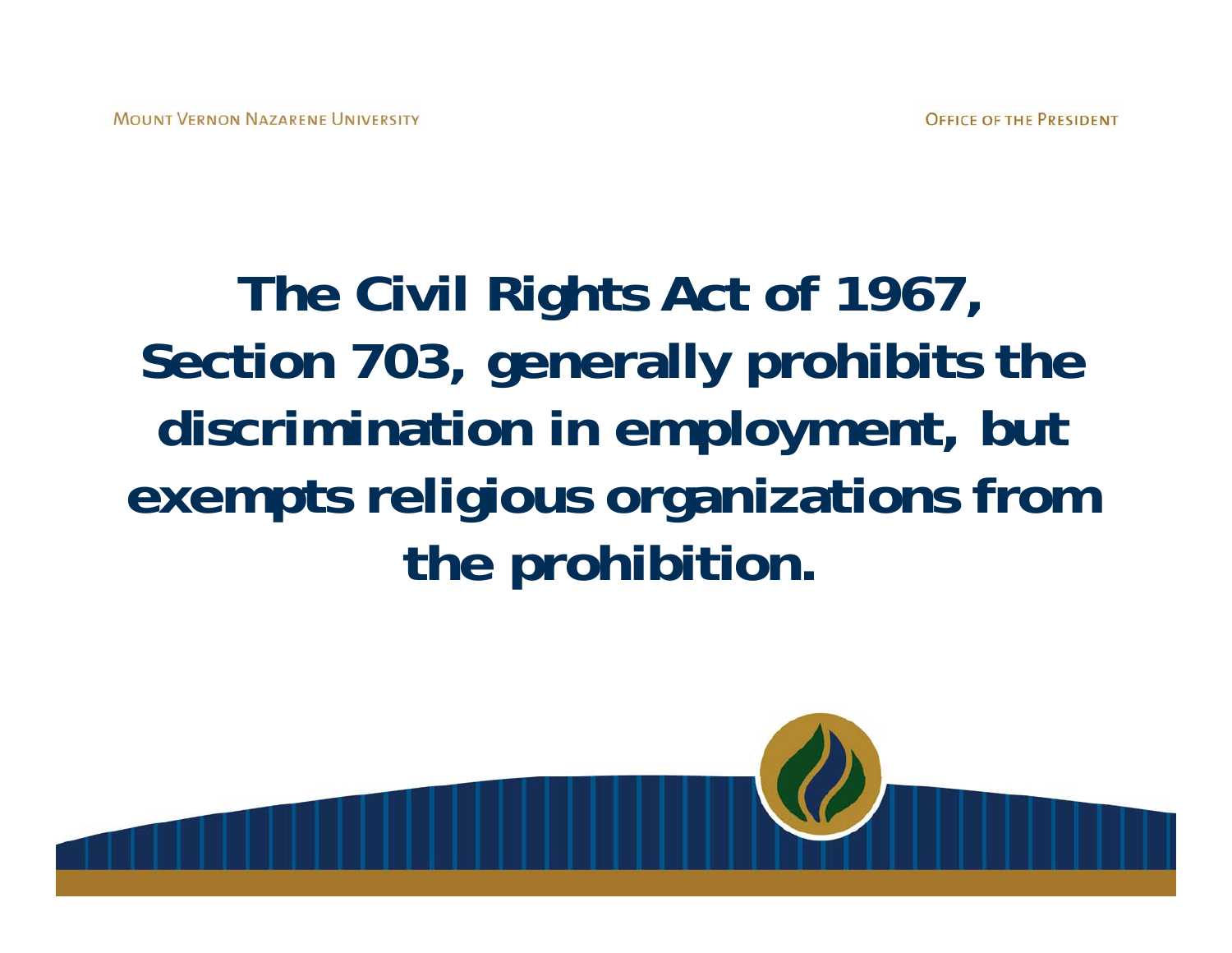# **I am concerned with the governmental issue of "strict separatism" interpretation of the Constitution at the federal, state and local levels as they continue to affect us.**

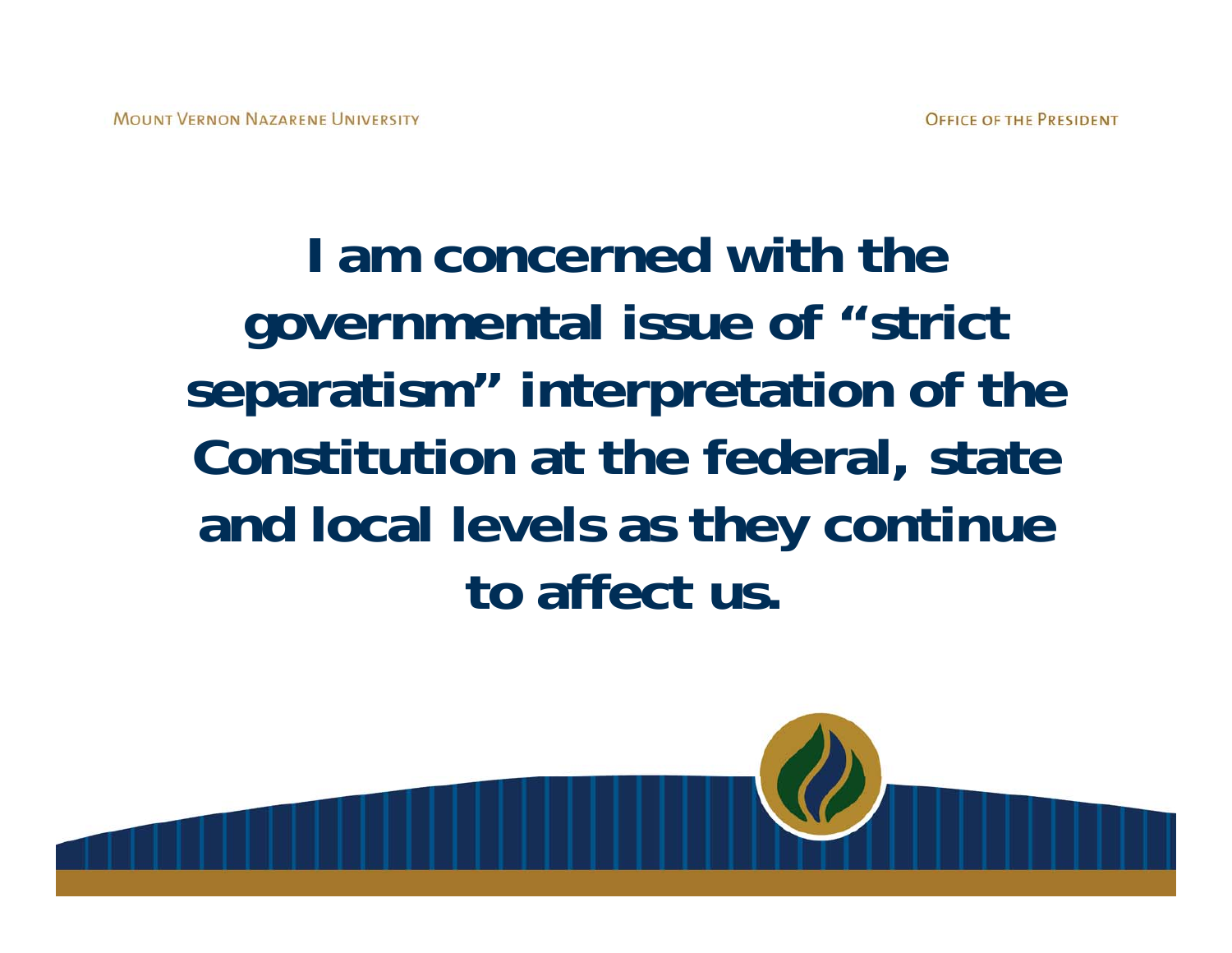- **How soon will students enrolled in Christian colleges and universities be prohibited from applying for PELL grants?**
- **Will the day come when Christian colleges and universities in Ohio cannot apply for higher education bond funds available through the state?**
- **Will we lose the ability to hire "mission fit" personnel for our university?**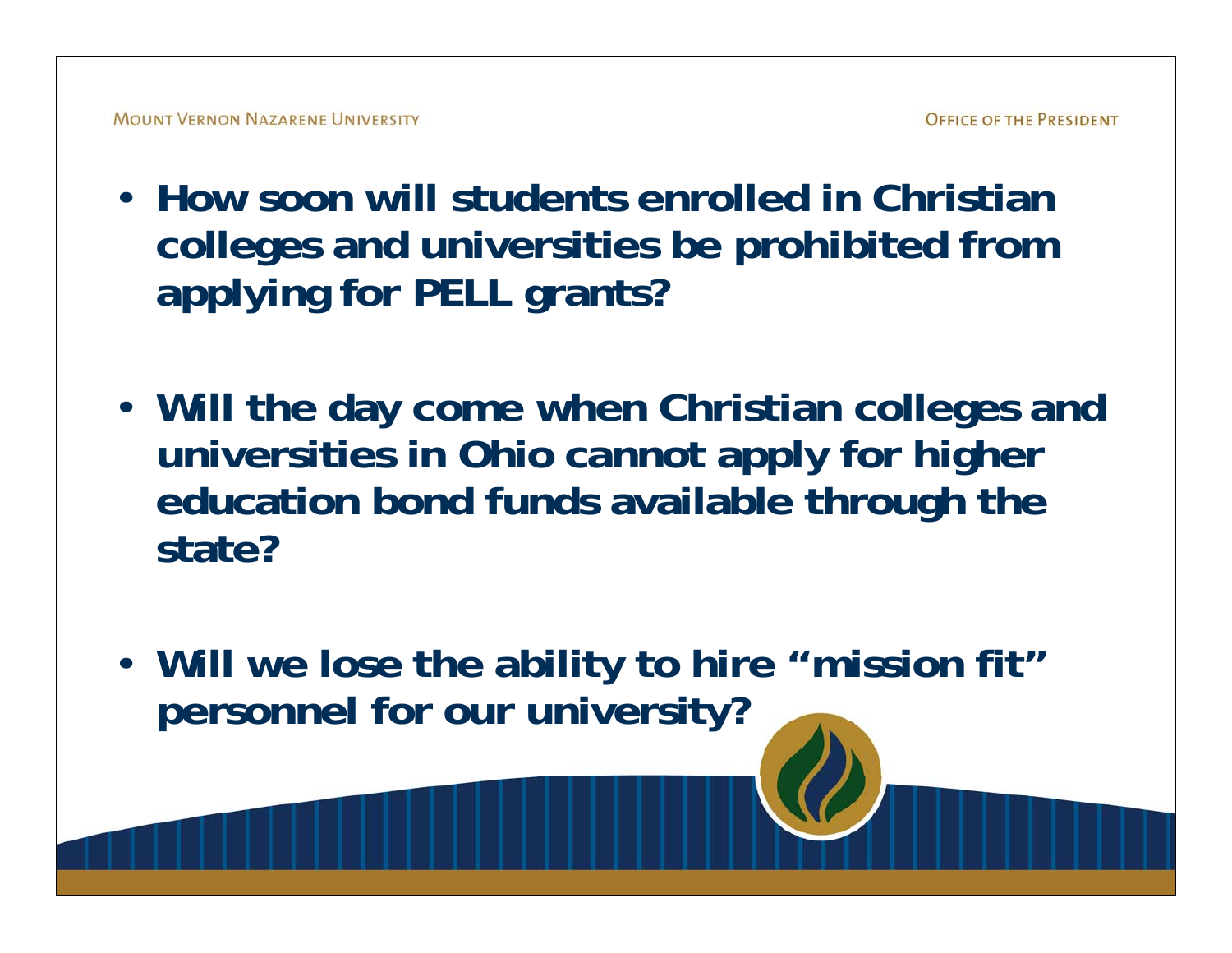# **A related concern I have for schools like Mount Vernon Nazarene University related to special agenda groups who oppose our position.**

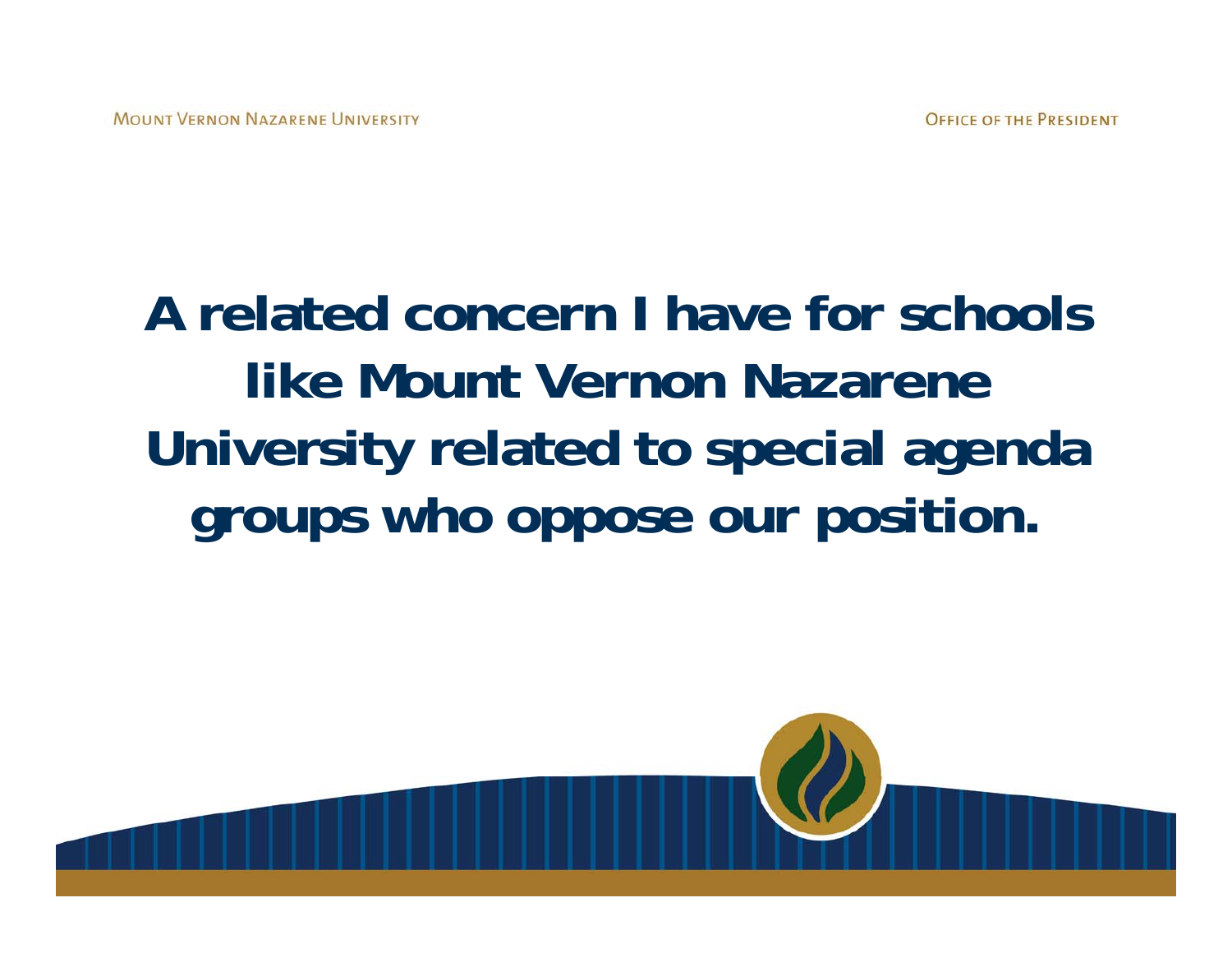## **Dealing with this group and with this issue in a Christianly manner is of paramount importance to us.**

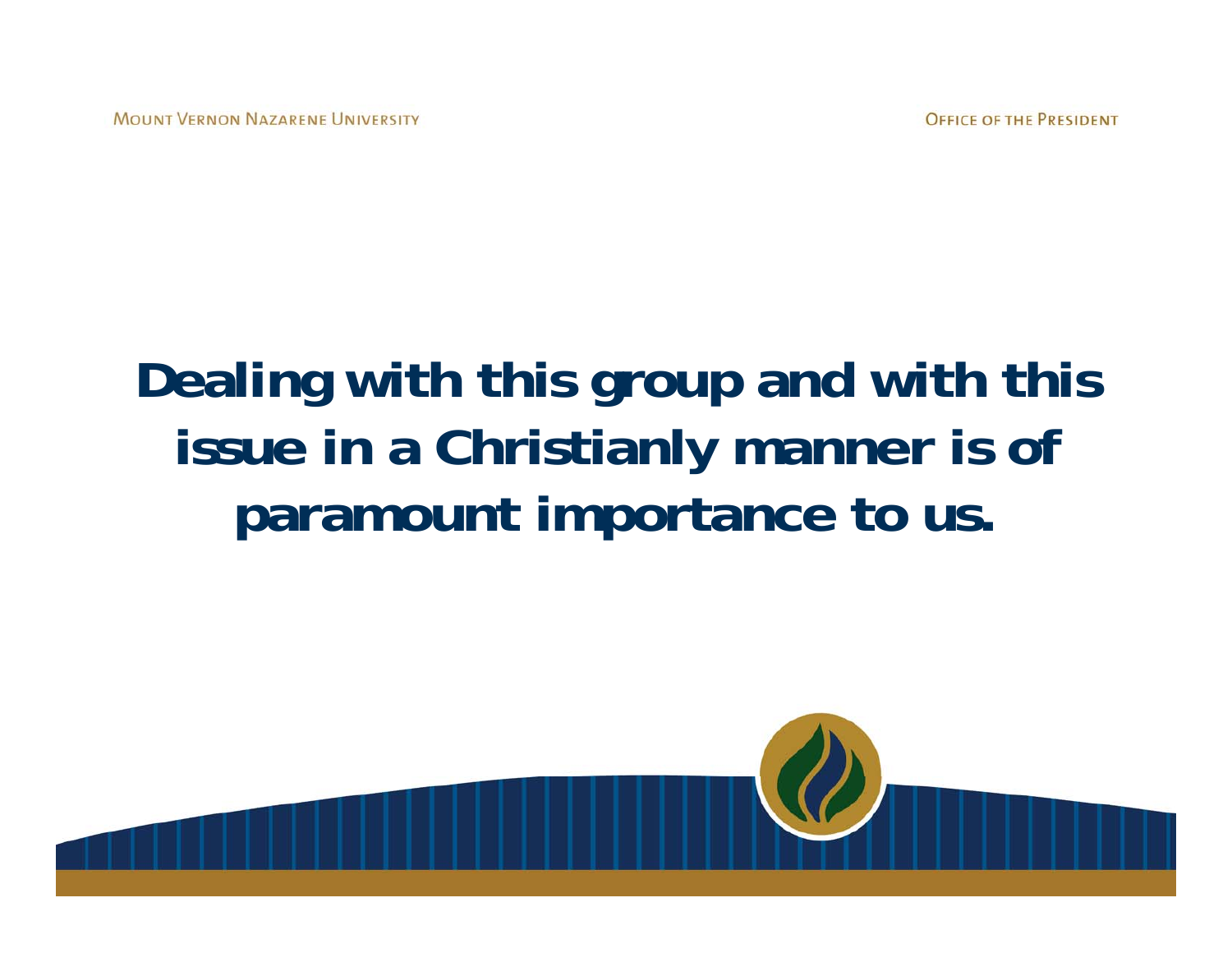# **At MVNU, as with other schools in Ohio, we have a task force working on the issue of "Human Sexuality in a Christian University Community."**

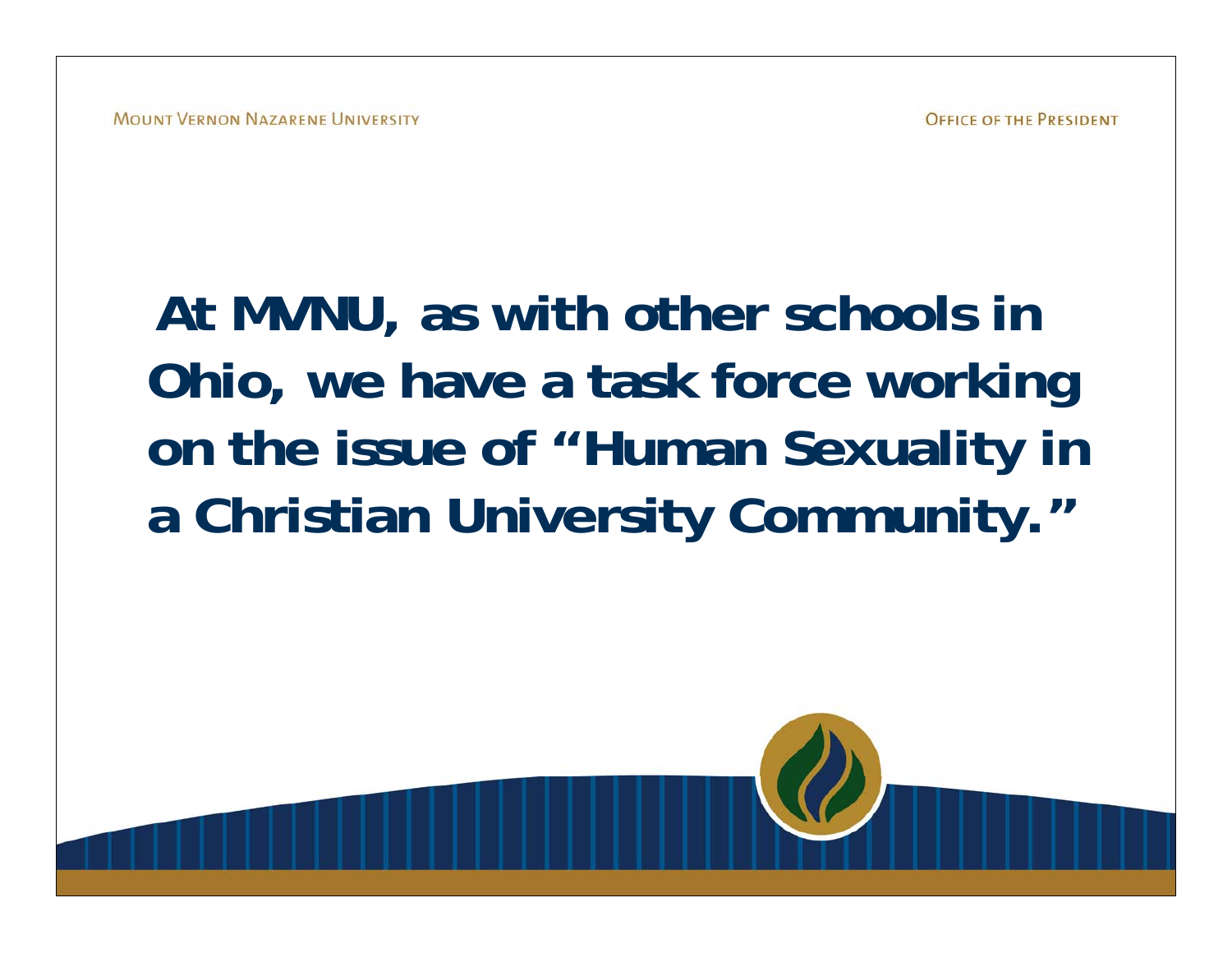**Committee members are emphasizing a positive, comprehensive and holistic approach to human sexuality, biblical parameters, love, holiness, holiness as love, the optimism and possibilities of grace, opportunities for education and redemptive ministry …**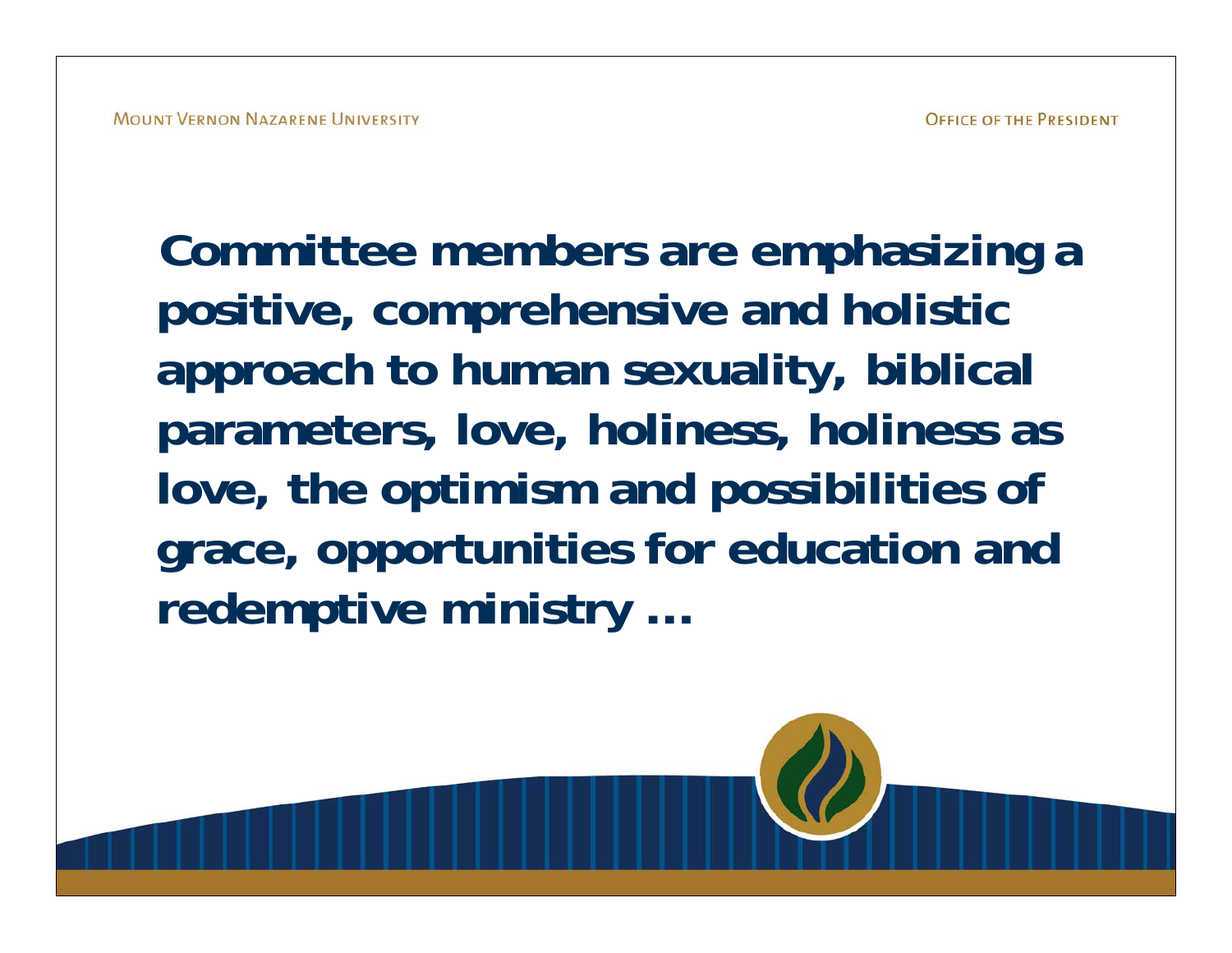### **One final concern I have regarding Christian Higher Education is the emergence of "for profit" universities.**

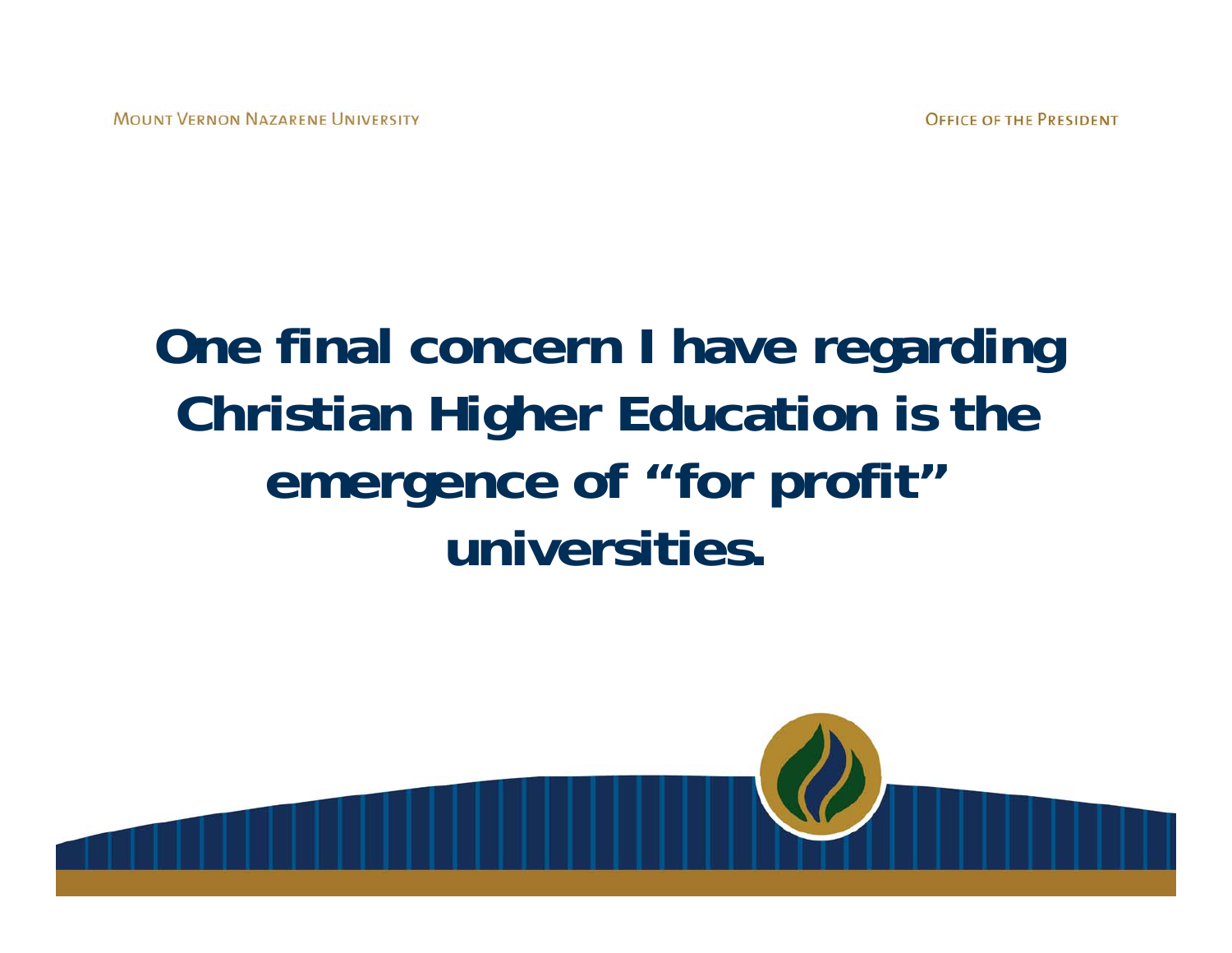#### **Grand Canyon University's mission statement says,**

"Grand Canyon University prepares learners to become global citizens, critical thinkers, effective communicators, and responsible leaders by providing an academicallychallenging, values-based curriculum from the context of our Christian heritage."